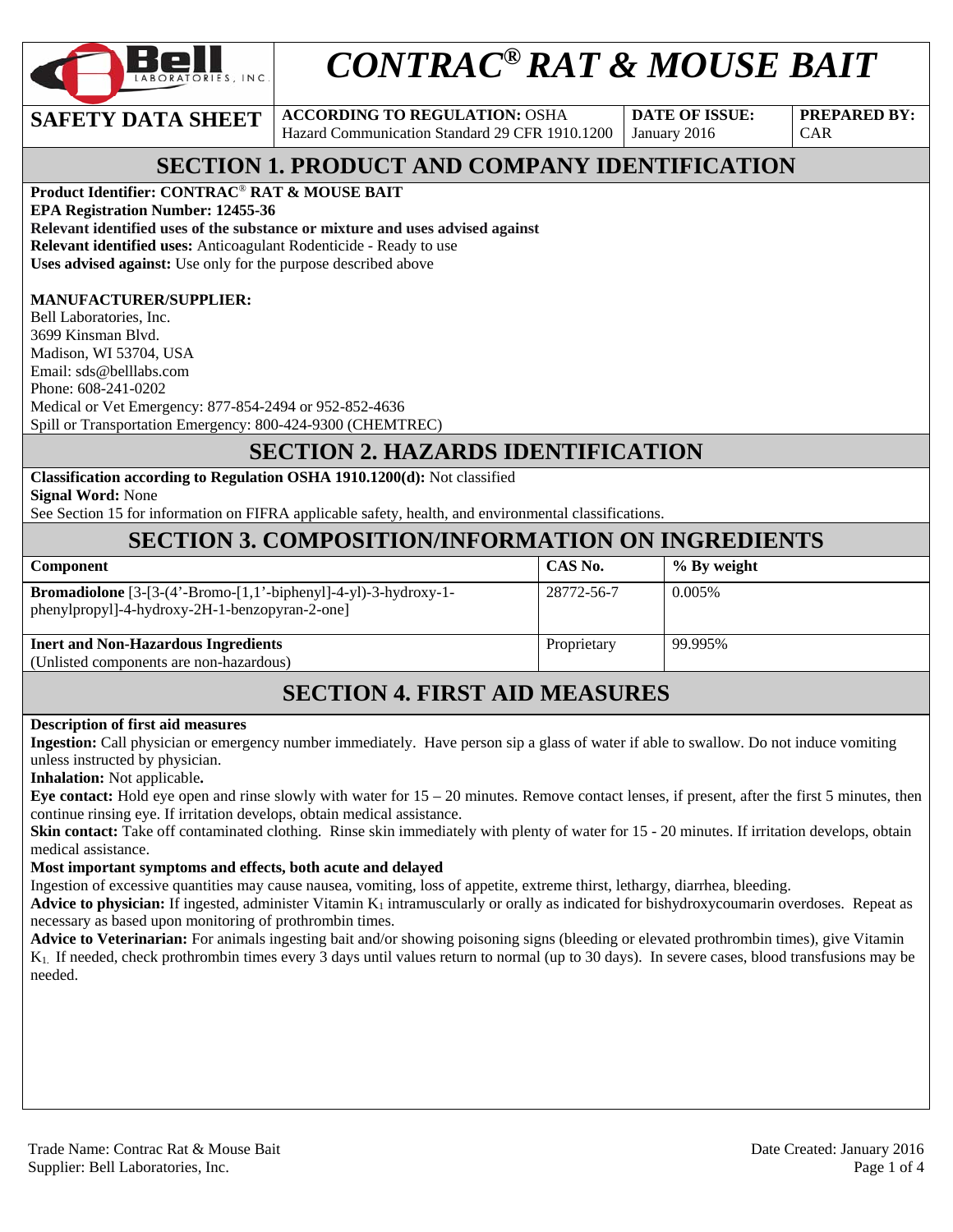# **SECTION 5. FIRE-FIGHTING MEASURES**

#### **Extinguishing media**

Suitable Extinguishing Media: water, foam or inert gas.

Unsuitable Extinguishing Media: None known.

**Special hazards arising from the mixture:** High temperature decomposition or burning in air can result in the formation of toxic gases, which may include carbon monoxide and traces of bromine and hydrogen bromide.

**Advice for firefighters:** Wear protective clothing and self-contained breathing apparatus.

### **SECTION 6. ACCIDENTAL RELEASE MEASURES**

**Personal precautions, protective equipment and emergency procedures**: Gloves should be worn when handling the bait. Collect spillage without creating dust.

**Environmental precautions:** Do not allow bait to enter drains or water courses. Where there is contamination of streams, rivers or lakes contact the appropriate environment agency.

**Methods and materials for containment and cleaning up**

**For Containment:** Sweep up spilled material immediately. Place in properly labeled container for disposal or re-use.

**For Cleaning Up:** Wash contaminated surfaces with detergent. Dispose of all wastes in accordance with all local, regional and national regulations.

**Reference to other sections:** Refer to Sections 7, 8 & 13 for further details of personal precautions, personal protective equipment and disposal considerations.

# **SECTION 7. HANDLING AND STORAGE**

**Precautions for safe handling**: Do not handle the product near food, animal foodstuffs or drinking water. Keep out of reach of children. Do not use near heat sources, open flame, or hot surfaces. As soon as possible, wash hands thoroughly after applying bait and before eating, drinking, chewing gum, using tobacco, or using the toilet.

**Conditions for safe storage, including any incompatibilities:** Store only in original container in a cool, dry place, inaccessible to pets and wildlife. Do not contaminate water, food or feed by storage or disposal. Keep containers closed and away from other chemicals.

### **SECTION 8. EXPOSURE CONTROLS/PERSONAL PROTECTION**

| <b>Established Limits</b> |  |
|---------------------------|--|
|                           |  |

| Component           | <b>OSHA</b>     | <b>ACGIH</b>    | <b>Other Limits</b> |
|---------------------|-----------------|-----------------|---------------------|
| <b>Bromadiolone</b> | Not Established | Not Established | Not Established     |

**Appropriate Engineering Controls:** Not required

**Occupational exposure limits:** Not established

**Personal Protective Equipment:** 

**Respiratory protection:** Not required

**Eye protection:** Not required

**Skin protection:** Shoes plus socks, and waterproof gloves.

**Hygiene recommendations:** Wash thoroughly with soap and water after handling.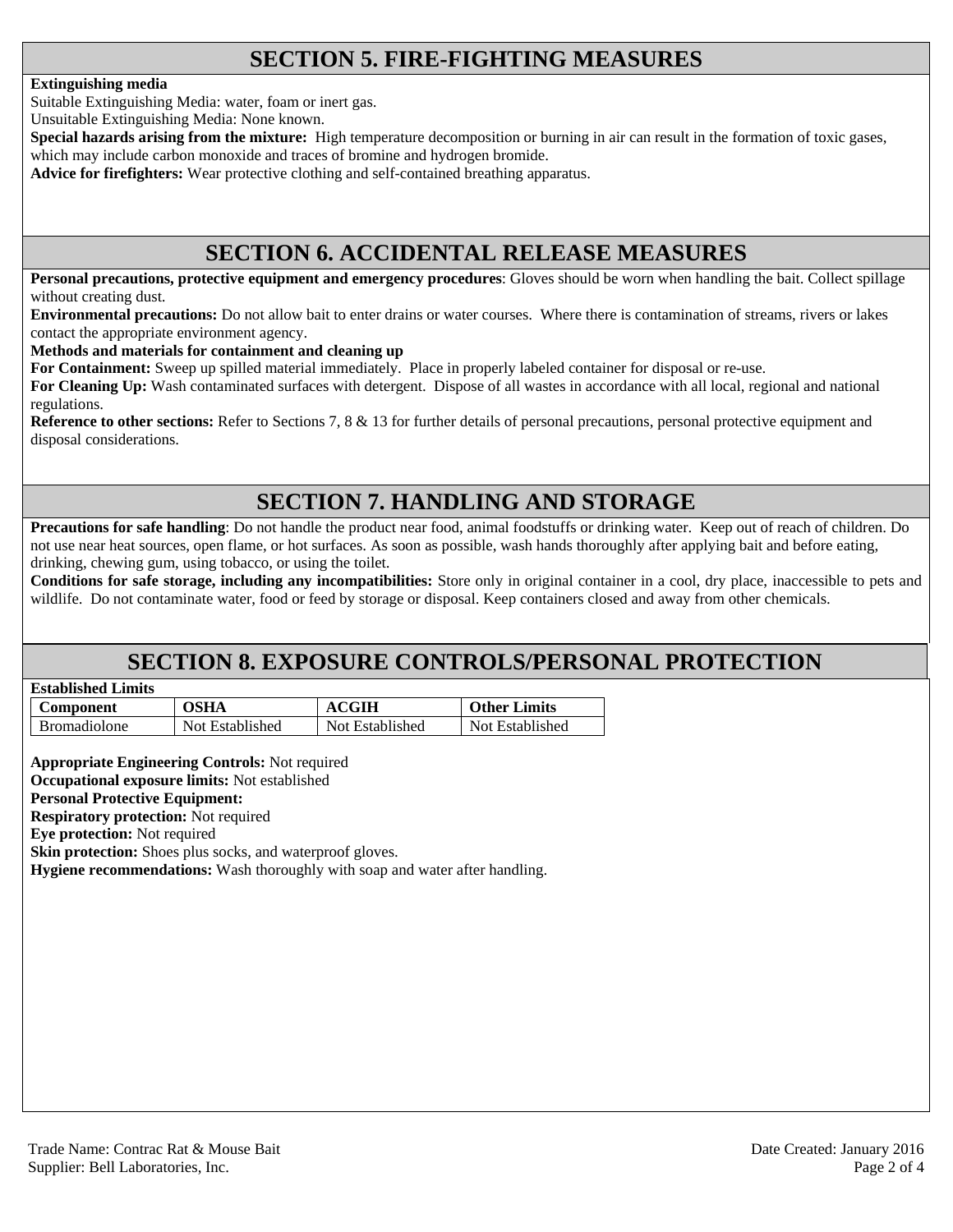### **SECTION 9. PHYSICAL AND CHEMICAL PROPERTIES**

| Information on basic physical and chemical properties |                                                                                                                                           |
|-------------------------------------------------------|-------------------------------------------------------------------------------------------------------------------------------------------|
| Appearance/Color:                                     | Blue granular meal                                                                                                                        |
| Odor:                                                 | Sweet grain-like                                                                                                                          |
| <b>Odor Threshold:</b>                                | Not applicable, odor not associated with a hazardous material.                                                                            |
| $\mathbf{p}$ H:                                       | Not applicable, is not dispersible with water.                                                                                            |
| <b>Melting point:</b>                                 | Not applicable to rodenticide bait                                                                                                        |
| <b>Boiling point:</b>                                 | Not applicable to rodenticide bait                                                                                                        |
| <b>Flash point:</b>                                   | Not applicable, does not contain components classified as flammable.                                                                      |
| <b>Evaporation rate:</b>                              | Not applicable, is a solid.                                                                                                               |
| <b>Flammability:</b>                                  | Not applicable, is a solid.                                                                                                               |
| <b>Upper/lower flammability or explosive limits:</b>  | Not applicable, does not contain components classified as flammable or explosive.                                                         |
| <b>Vapor Pressure:</b>                                | Not applicable to rodenticide bait                                                                                                        |
| <b>Vapor Density:</b>                                 | Not applicable: is a solid                                                                                                                |
| <b>Relative Density:</b>                              | Not applicable: is a granular meal                                                                                                        |
| <b>Solubility (water):</b>                            | Not water soluble                                                                                                                         |
| <b>Solubility (solvents):</b>                         | Not applicable to rodenticide bait                                                                                                        |
| <b>Partition coefficient: n-octanol/water:</b>        | Not applicable to rodenticide bait                                                                                                        |
| <b>Auto-ignition temperature:</b>                     | Not applicable, does not contain components classified as flammable.                                                                      |
| <b>Decomposition temperature:</b>                     | Not applicable to rodenticide bait                                                                                                        |
| <b>Viscosity:</b>                                     | Not applicable, is not a liquid.                                                                                                          |
|                                                       | $\alpha$ or $\alpha$ and $\alpha$ and $\alpha$ and $\alpha$ and $\alpha$ and $\alpha$ and $\alpha$ and $\alpha$ and $\alpha$ and $\alpha$ |

#### **SECTION 10. STABILITY AND REACTIVITY**

**Reactivity:** Stable when stored in original container in a cool, dry location.

**Chemical stability:** Stable when stored in original container in a cool, dry location.

**Possibility of hazardous reactions:** Refer to Hazardous decomposition products

**Conditions to avoid:** Avoid extreme temperatures (below 0°C or above 40°C).

**Incompatible materials**: Avoid strongly alkaline materials.

**Hazardous decomposition products:** High temperature decomposition or burning in air can result in the formation of toxic gases, which may include carbon monoxide and traces of bromine and hydrogen bromide.

# **SECTION 11. TOXICOLOGICAL INFORMATION**

#### **Information on toxicological effects**

**Acute Toxicity** 

**LD50, oral (ingestion):** >5000 mg/kg (rats) (Bromadiolone Rat LD50 oral: 0.70 mg/kg bw).

**LD50, dermal (skin contact):** > 5001 mg/kg (rats) (Bromadiolone rabbit LD50 dermal: 1.71 mg/kg bw).

**LC50, inhalation:** Product is a granular meal and therefore exposure by inhalation is not relevant.

**Skin corrosion/irritation:** Not irritating to skin.

**Serious eye damage/Irritation:** Not irritating to eyes.

**Respiratory or skin sensitization:** Dermal sensitization: Not a Sensitizer (Guinea pig maximization test).

Germ cell mutagenicity: Contains no components known to have a mutagenetic effect.

**Carcinogenicity:** Contains no components known to have a carcinogenetic effect**.** 

| oonents<br>∠om                      | VTD                   | $\mathbf{r}$          | $\sim$ $\sim$ $\sim$ |
|-------------------------------------|-----------------------|-----------------------|----------------------|
| 11010ne<br>-Br⁄<br>30.<br>Ή<br>17 L | Not.<br><b>listed</b> | Not.<br><b>listed</b> | 11sted<br>N∩t        |

**Reproductive Toxicity:** No data

**Aspiration Hazard:** Not applicable. Product is a granular meal.

**Target Organ Effects:** Reduced blood clotting ability.

# **SECTION 12. ECOLOGICAL INFORMATION**

**Ecotoxicity Effects:** This product is extremely toxic to fish, birds and other wildlife. Dogs and predatory and scavenging mammals and birds might be poisoned if they feed upon animals that have eaten this bait. Do not apply this product directly to water or to areas where surface water is present or to intertidal areas below the mean high water mark. Runoff also may be hazardous to aquatic organisms in water adjacent to treated areas. Do not contaminate water when disposing of equipment wash water or rinsate.

Persistence and degradability: Product is inherently biodegradable.

**Bioaccumulative potential:** Not determined. Bromadiolone water solubility is extremely low (< 0.1mg/l).

**Mobility in Soil:** Not determined. Mobility of bromadiolone in soil is considered to be limited.

**Other adverse effects:** None.